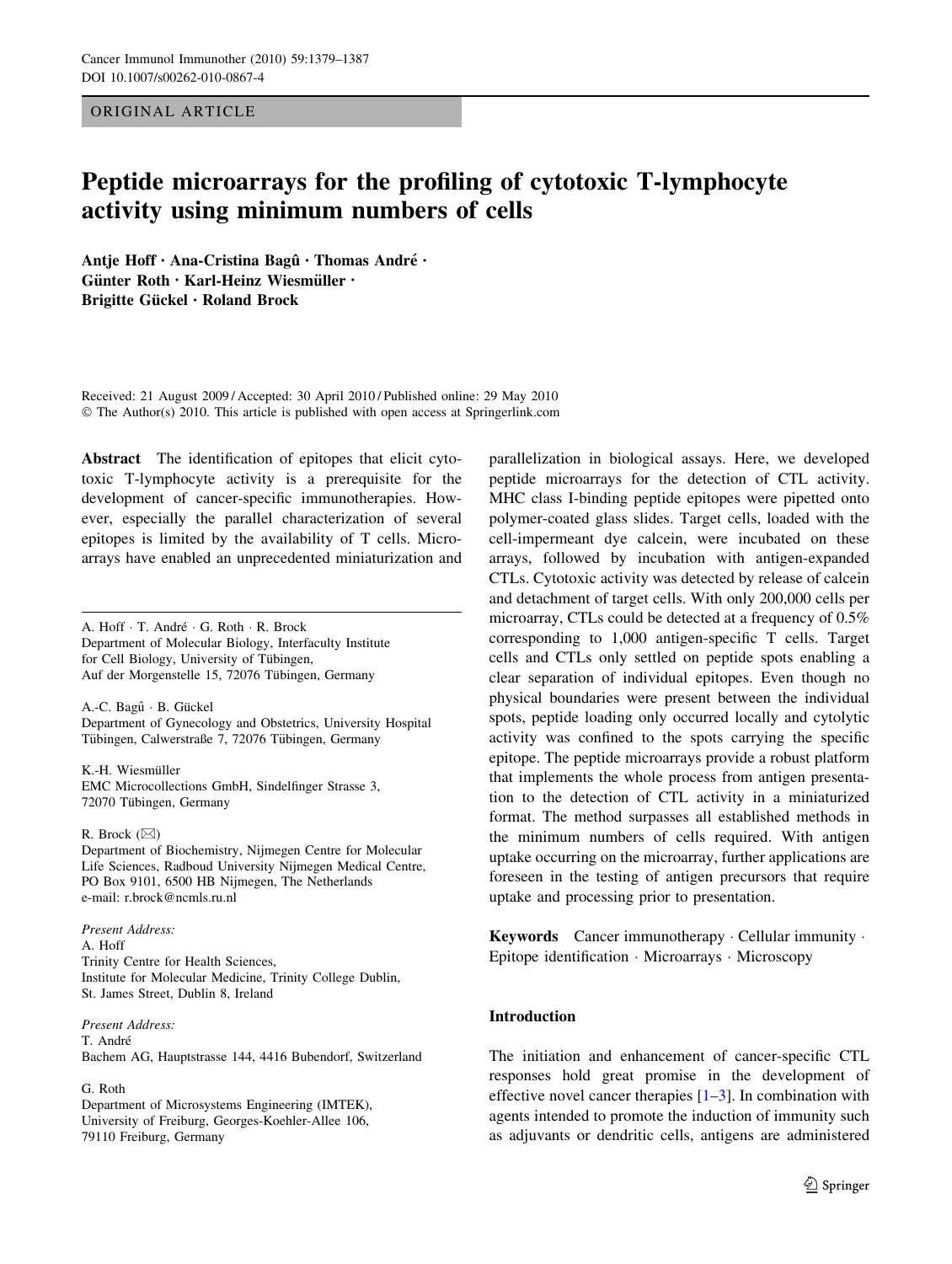that, in the ideal case, are specific to the tumor cells. The administration of HLA class I-restricted antigenic peptides corresponding to cancer-related epitopes for recognition by CTL is one potential strategy for tumor vaccination [[4](#page-7-0)]. In the immunostimulatory context, these antigens then activate T cells that finally enter the periphery of the body and target the tumor. The complexity of the molecular and cellular mechanisms involved in antigen processing, presentation and recognition renders this approach highly vulnerable to failure. Concomitant with the development of immunotherapeutic protocols, there is therefore an urgent need for efficient approaches to identify the functionally most relevant peptide epitopes and monitor the presence of antigen-specific T cells in a patient [[5\]](#page-7-0).

At present, various functional assays exist to quantitate and characterize antigen-specific T-cell reactivities. Enzyme-linked immunospot (ELISpot) [[6\]](#page-7-0), intracellular cytokine staining (ICS) [\[7](#page-7-0)] as well as quantitative reverse transcription polymerase chain reaction (qRT-PCR) [[8\]](#page-7-0) represent functional T-cell assays that analyze antigeninduced cytokine profiles. ELISpot provides the best characterized and most robust assay with a sensitivity of down to 1:100,000 to detect a tumor antigen-specific T-cell response [\[9](#page-8-0)]. In contrast to the functional assays, HLA multimer (tetramer)-based assays yield quantitative, but not functional data by staining epitope-specific T-cell receptors with an intermediate detection limit. However, for each T-cell epitope, an individual tetramer has to be produced and characterized, making labor-intensive controls necessary [[5\]](#page-7-0).

For the characterization of T cells, current data support the use of a functional assay such as the ELISpot or ICS in conjunction with a phenotyping assay like HLA multimers [\[9](#page-8-0)]. However, in the clinical situation the sampling of blood is restricted and most T-cell assays are highly cell consuming, thus limiting extensive immune monitoring. Similarly, for epitope identification, it is highly advantageous to employ T cells that have undergone a minimum number of expansion cycles.

In the analysis of gene expression, microarrays have revolutionized the way experiments are conducted with respect to miniaturization and parallelization. Given the minimum of biological material required, also attempts have been made to exploit the benefits of microarrays for cellular assays including the detection of MHC-specific T-cell responses. In one case, tetramers of MHC–peptide complexes were spotted and the antigen-specific T cells detected by cell capture on the spots and activation of calcium signaling [\[10](#page-8-0)]. In a modification of this approach, capture antibodies for cytokines were co-immobilized with the MHC–peptide complexes. In this way, physiologically relevant T-cell responses could be detected [\[11](#page-8-0), [12](#page-8-0)]. Nevertheless, the ultimate goal for the detection and characterization of CTL should be a miniaturized assay that directly probes for cell killing. Moreover, MHC–peptide complexes and antibody molecules, once spotted on the array are prone to denaturation. In contrast, MHC-binding peptides are highly stable. Therefore, the spotting of peptides instead of protein complexes would be very advantageous.

Here, we show that the spotting of mixtures of MHCbinding peptide epitopes and polylysine on hydrogelcoated glass slides provides a powerful answer to these challenges. Target cells adhere to peptide spots only and presentation of the spotted peptides is confined to each spot. As a readout of cytolytic activity, cellular release of the fluorescent dye calcein [[13\]](#page-8-0) and detachment of cells are employed. Cytolytic activity could be detected down to 0.5% antigen-specific cytotoxic T cells corresponding to only 1,000 antigen-specific T cells on three peptide spots. Moreover, we could also detect the presence of different cytolytic activities in parallel, thereby enabling a profiling of T-cell activities.

#### Materials and methods

## Cells and peptides

The MUC-1- and CMV-negative and HLA-A\*0201-positive [\[14](#page-8-0)] human melanoma cell line SK-Mel-24 [\[15](#page-8-0)] was a kind gift from P. Walden, Charité, Berlin. CMV- and MUC-1-specific CTLs were isolated and expanded as described below. All peptides were kindly provided by S. Stevanović (Department of Immunology, Interfaculty Institute for Cell Biology, University of Tübingen, Germany). The following HLA-A\*0201-binding peptides were used: the human cytomegalovirus-derived epitope HCMV pp65495-503 (NLVPMVATV) (protein accession number (swissprot) P06725) [[16\]](#page-8-0) and the RNA-dependent helicasederived peptide  $DDX17_{146-154}$  (p68) (Q92841) (YLLPAIVHI) [\[17](#page-8-0)]. The mucin (MUC)-1 derived epitope M1.2 (P15941) [\[18](#page-8-0)] was modified in anchor position 12 (L to K) to enhance HLA-A\*0201 binding (KLLLTVLTV).

Antigen-presenting cells (APCs): DCs and CD40L-activated B-cell lines

Monocyte-derived DCs were generated as previously described [[19\]](#page-8-0) and activated with 10 ng/ml tumor necrosis factor- $\alpha$ , 10 ng/ml interleukin (IL)-1 $\beta$ , 1,000 U/ml IL-6 (all R&D Systems) and 1 µg/ml prostaglandin E2 (Calbiochem, La Jolla, CA, USA) for 24 h. DCs were characterized by CD83 and CD80 expression and analyzed by flow cytometry. The culture of B cells was performed as described by Schultze et al. [[20\]](#page-8-0), who provided the cell line t-CD154 (NIH-3T3 cells expressing human CD154). After 3 weeks, the population contained predominantly B cells  $(>90\%$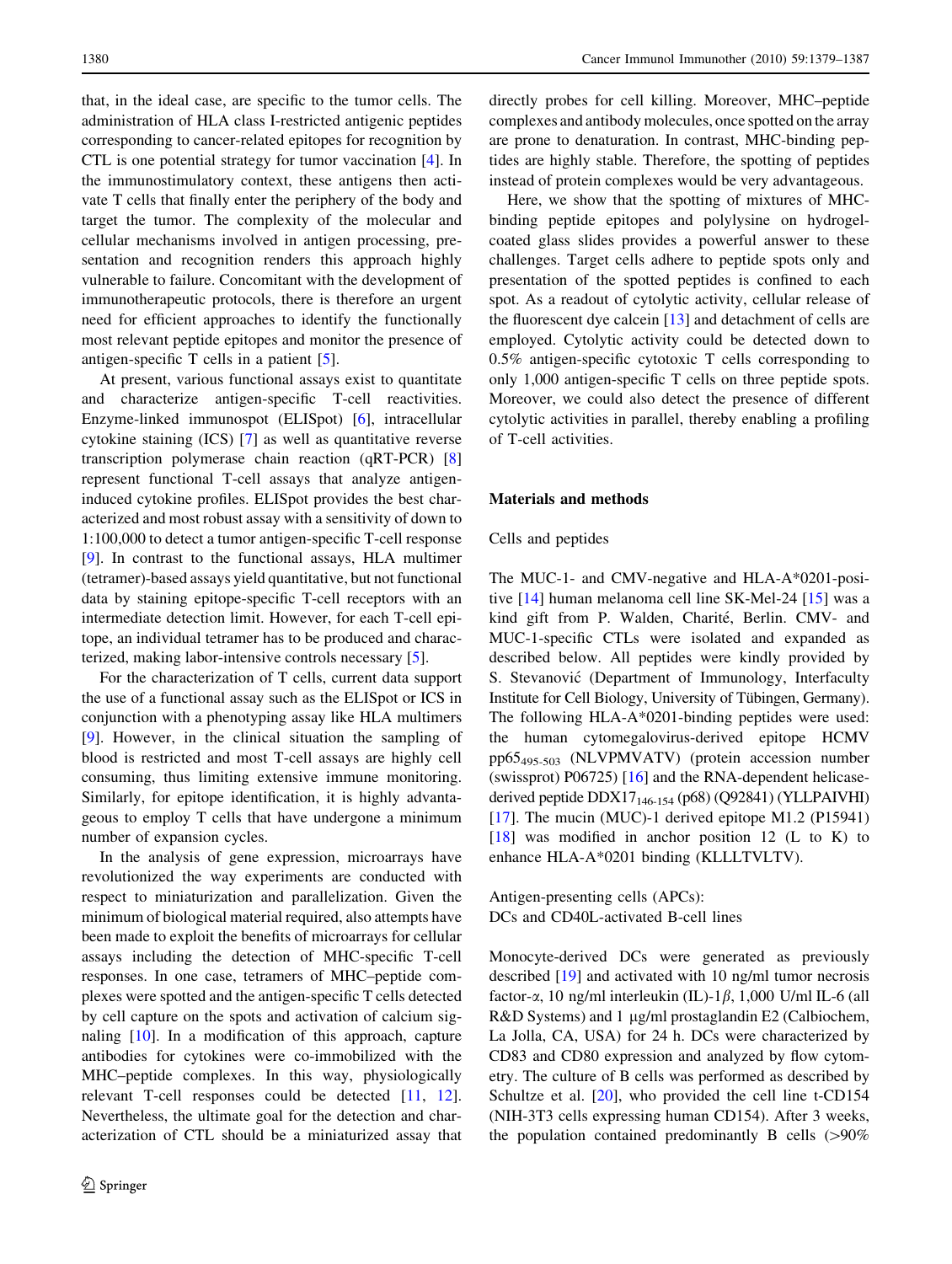$CD19<sup>+</sup>$  cells). APCs were washed twice with serum-free X-Vivo 15 medium (Biowhittaker) and loaded for 1–2 h with 5 µg/ml of the HLA-A\*0201-binding epitopes of interest. In 24-well plates (Nunc),  $1 \times 10^5$  effector cells were cocultured with antigen-pulsed  $\gamma$ -irradiated (32 Gray) APCs.

In vitro priming and expansion of peptide-specific T cells

Healthy donors were selected on the basis of HLA-A\*02 antigen expression as well as CMV seropositivity. Blood samples were obtained after written informed consent from the Department of Transfusion Medicine, University of Tübingen, Germany. Peripheral blood mononuclear cells (PBMCs) were isolated from heparinized blood by Ficoll– Hypaque (Pharmacia, Uppsala, Sweden) density centrifugation. PBMCs were cocultured with autologous peptidepulsed dendritic cells (DCs) at a ratio of 10:1 for 7 days followed by repeated stimulation cycles using peptidepulsed CD40L-activated B cells (ratio: 4:1) in T-cell medium [[20,](#page-8-0) [21](#page-8-0)]. Initially, cultures contained IL-12 p70 (5 ng/ml, PromoKine, Heidelberg, Germany) substituted by IL-7 (10 ng/ml, R&D Systems) during restimulation. Expansion of T cells was supported by addition of IL-2 (Chiron, Emeryville, CA, USA). After three to four rounds of stimulations, the cultures consisted predominantly of  $CD8<sup>+</sup>$  T cells.  $CD8<sup>+</sup>$  T cells were magnetically enriched by negative selection using a CD8 T-cell isolation kit (Miltenyi Biotech, Bergisch Gladbach, Germany) according to the manufacturer's instructions. Enrichment was always  $>80\%$ . Preparation of antigen-presenting cells (APCs) was performed as described in the supplements.

# Cytotoxic T-cell assay

The cytolytic activities of T-cell lines were tested in a standardized chromium release assay. Specific lysis was calculated according to the following formula:

 $\%$  Lysis  $=$  ([experimental cpm  $-$  spontaneous cpm $|/$ maximal cpm  $-$  spontaneous cpm $|\rangle \times 100$ .

Here, peptide-pulsed T2 cells, a transporter associated with antigen presentation-deficient  $HLA-A*0201^+$  cell line (American Type Cell Collection (ATCC), CRL-No.: 1992, Rockville, MD, USA), were used as target cells. T2 cells were pulsed for  $1-2$  h with 5  $\mu$ g/ml peptides in serum-free media.

## HLA-peptide monomers and flow cytometry

Biotinylated recombinant HLA-A\*0201-molecules and fluorescent HLA-tetramers were produced as described previously [\[22](#page-8-0)]. Briefly, fluorescent tetramers were generated by incubating biotinylated HLA-monomers with streptavidin-PE or streptavidin-APC (Molecular Probes, Leiden, Netherlands) at a 4:1 M ratio. FACS analyses were performed with tetramer-PE/APC plus antibody CD8- PerCP (BD Bioscience, Heidelberg, Germany). Cells were incubated with antibodies at  $4^{\circ}$ C for 20 min in the dark, followed by 30 min incubation with fluorescent HLA-tetramers at the same conditions. Cells were analyzed on a four-color FACSCalibur cytometer (BD).

## Preparation of microarrays

Hydrogel-coated glass slides were from Perkin Elmer (Jügesheim, Germany). Peptide microarrays were generated using a piezo-driven contact-free nanopipettor (Nanoplotter 2.0, GeSiM, Grosserkmannsdorf, Germany). Working dilutions of 1 mg/ml peptide stock solutions were prepared immediately before use, according to the following procedure: peptide stock solutions were placed in an ultrasonic bath at room temperature for 3 min, diluted to 60  $\mu$ M in PBS containing 0.01% poly-L-lysine 70,000-150,000 g/mol (Sigma–Aldrich), mixed on a vortexer, placed in an ultrasound bath for 1 min and spun down. Into a 384-well plate,  $30 \mu l$  of this peptide solution was transferred and used immediately for the production of peptide microarrays with the nanopipettor. Hydrogel slides were placed on a plate cooled to dew point  $(15^{\circ}C)$  using a Polystat CC3 (Peter Huber Kältemaschinenbau GmbH, Offenburg, Germany). For each spot, a total volume of 1.2 nl was pipetted. The microarrays were dried at room temperature and used within 2 days after preparation. The peptide spots had a diameter of  $200-300 \mu m$  and a centerto-center distance of  $450 \mu m$ .

#### Microarray experiments

For the generation of incubation chambers,  $10 \times 10$  mm GeneFrames (Peqlab, Erlangen, Germany) were taped on hydrogel-coated slides (Fig. [1\)](#page-3-0). By taping a quarter corner of a GeneFrame into the first GeneFrame,  $4 \times 4$  mm incubation chambers for  $6 \times 6$  peptide arrays were obtained. One hydrogel-coated slide contained up to three such incubation chambers in parallel. The slide was then placed into a covered 24 cm sterile Petri dish containing wet filter papers placed to avoid dry fall of the arrays during incubation. Prior to the incubation with cells, the arrays were washed  $2 \times 1$  min and  $1 \times 10$  min with 50 µl PBS at room temperature to remove excessive peptide from the spots. Care was taken to avoid drying of the array.

SK-Mel-24 cells were harvested by trypsination using  $0.05\%/0.02\%$  Trypsin/EDTA solution for 3 min at 37 $^{\circ}$ C,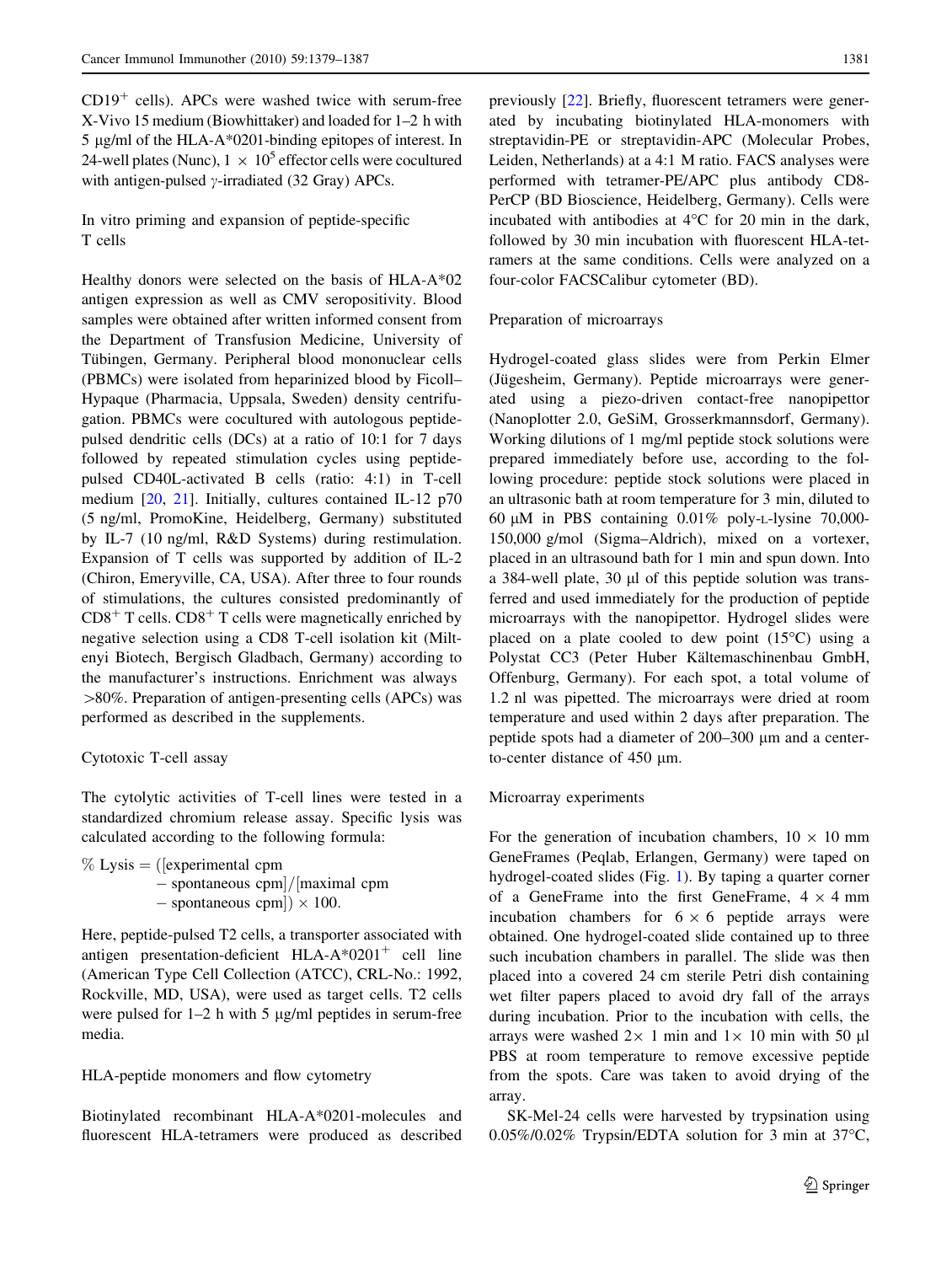<span id="page-3-0"></span>

Fig. 1 Detection of CTL activity using peptide microarrays. a Peptide microarrays are generated by spotting of mixtures of the peptide and poly-L-lysine on hydrogel-coated glass slides. b Target cells, loaded with the cell tracer calcein, only settle on peptide spots and locally take up and present the peptide. CTL activity is detected by

detachment of targets and calcein release using a confocal microscope (c). d Incubation chambers on hydrogel-coated slides. Smaller incubation chambers of a quarter of the original GeneFrame were obtained by taping an edge of another GeneFrame into the original incubation chamber

washed with medium, adjusted to  $1 \times 10^6$  cells/ml and stained with  $0.1 \mu M$  calcein-AM (Merck Biosciences, Darmstadt, Germany) in medium for 20 min at room temperature, washed again and re-adjusted to  $1 \times 10^6$  cells/ml. In 25 µl medium,  $2.5 \times 10^4$  SK-Mel-24 was applied as targets to a 4  $\times$  4 mm array and incubated for 3 h at 37°C. Cells that had not attached at the end of this period were removed by careful washing of the array.

Before addition of T cells, the array was imaged by scanning in a mosaic-like fashion using an LSM510 laser scanning microscope equipped with a  $10\times 0.3$  NA objective. Detection was non-confocal. Fluorescence was excited using the 488 nm line of an argon–ion laser and detected using an LP505 long pass filter. T cells were washed once with fresh, preheated  $(37^{\circ}C)$  T-cell medium (RPMI-1640, 10% HS, Pen/Strep, 200  $\mu$ M L-glutamine) and adjusted to a density of  $8 \times 10^6$  cells/ml. To each  $4 \times 4$  mm array,  $2 \times 10^5$  peptide-expanded, CD8<sup>+</sup>-sorted T cells were added and incubated for 2 h at  $37^{\circ}C/5\%CO_2$ . Arrays were imaged every 30 min to determine time-dependent loss of target cells. After 2 h, the array was washed with warm X-vivo-15 medium to remove lost cells and imaged again to determine total cell loss. Image processing was carried out with Image Pro4.5.1 (MediaCybernetics, Silver Spring, USA) as described in the supplements.

# Image processing

Imaged processing was performed with the confocal images of calcein fluorescence. Fluorescence background between cells was removed by multiplication with a binary mask that was created from a copy of the original image using an intensity threshold so that only signals of cells were included as valid pixels. Holes in this mask were closed using morphological filters. Spot size, spot fluorescence intensity and cell count were measured on a spot-byspot basis. Data were exported into Excel 2003 (Microsoft) for further data analysis. The fractions of the spot area, spot intensity and cell count after the end of the experiment were related on a spot-by-spot basis to the values obtained prior to incubation with T cells.

# Results

#### Detection of cytotoxic activity in the microarray format

We had observed previously that peptides, immobilized non-covalently on the surface of a microarray substrate, may be transferred locally onto cells contacting the surface [\[23](#page-8-0)]. The use of hydrogel-coated slides in combination with low concentrations of polylysine in the spotting buffer of the peptide solution confined the cell attachment to the peptide spots. The co-administration of poly-L-lysine rendered the cell attachment independent from the physicochemical characteristics of the peptide. A hydrogel is a polymer network with the ability to take up large amounts of water. In this case, a polyacrylamidebased hydrogel was employed [[24\]](#page-8-0). In the dry state, this gel had a thickness of  $4 \mu m$ . According to the manufacturer's specifications, in the hydrated state the gel swelled to up to  $20 \mu m$ .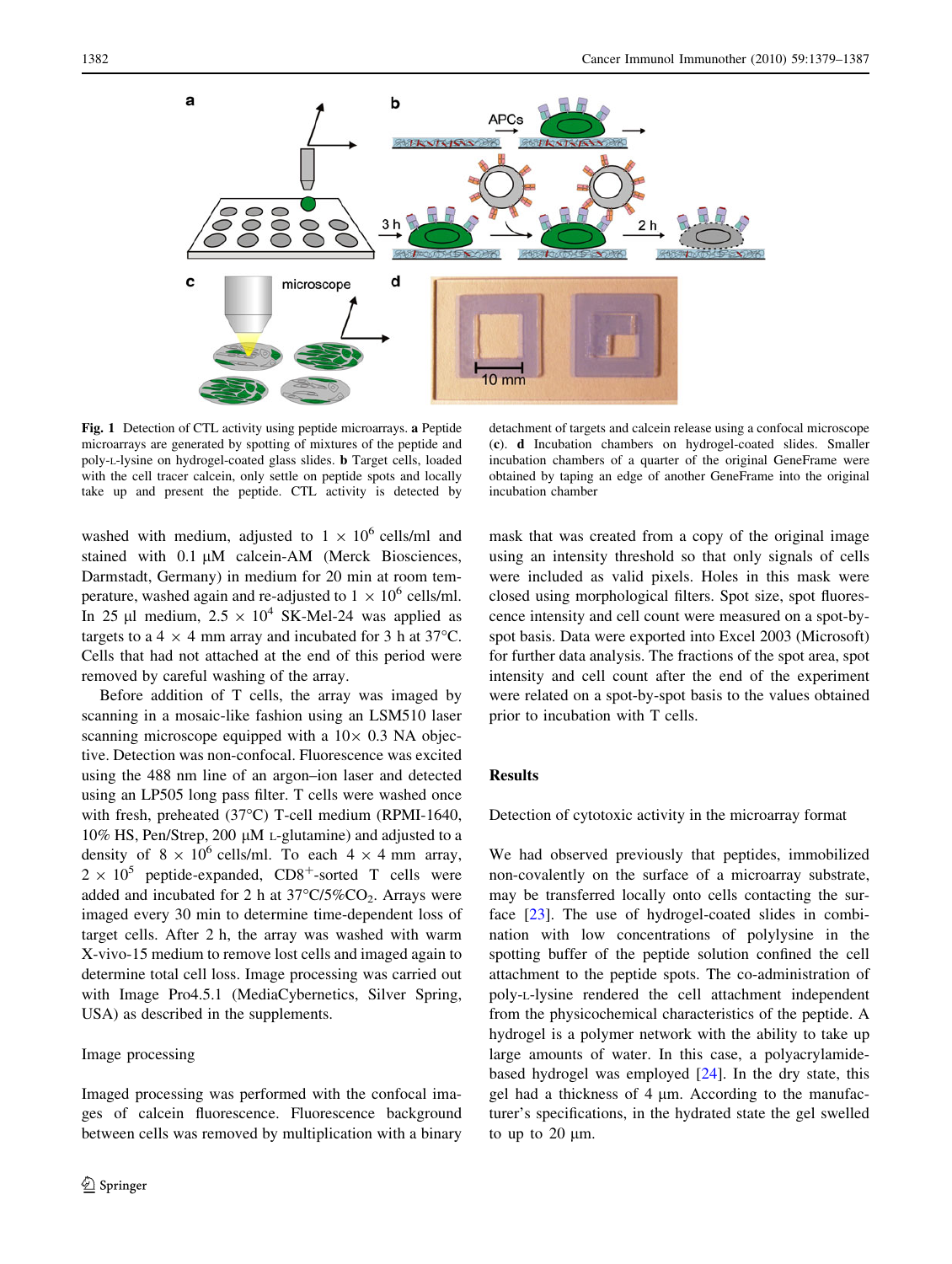For the parallel testing of several peptides, peptide spots were pipetted in the form of a regular microarray. As much as 1.2 nl of peptide solution was pipetted for each spot. Peptides were spotted from a 60  $\mu$ M solution. In related experiments, this concentration had provided the best results for local T-cell activation without detectable crosscontamination between individual spots (results not shown). The peptide spots had a diameter of about 200– 300  $\mu$ m. With a center-to-center spacing of 450  $\mu$ m, 36 spots could be tested on a surface of only  $4 \times 4$  mm. Incubation chambers corresponding to the size of the peptide microarray were created by using commercially available self-adhesive frames that are typically employed for the generation of incubation chambers for the hybridization of oligonucleotides (Fig. [1](#page-3-0)).

As a representative for an epitope overexpressed on tumor cells, a human mucin-1 (MUC-1)-derived peptide was employed [\[18](#page-8-0)]. MUC-1 is a membrane-associated glycoprotein that is overexpressed on epithelial tumors such as breast and ovarian cancer and might prove as a target for humoral and cellular immune responses [\[25](#page-8-0)]. One of the predominant viral antigens is the lower matrix 65-kDa phosphoprotein (pp65) of cytomegalovirus (CMV). CTLs may readily be generated from the blood of seropositive individuals by the use of antigen-presenting cells pulsed with defined virus epitopes such as HLA-A\*0201- restricted pp65<sub>495–503</sub> [[16\]](#page-8-0). Finally, the RNA-dependent helicase-derived peptide DDX17<sub>146-154</sub> (p68) represents a

well-defined self ligand with high affinity to HLA-A\*0201 [\[17](#page-8-0)]. Because of the lack of corresponding T cells, p68 is commonly used as a negative control in several immunodiagnostic assays.

As target cells, adherently growing SK-Mel-24 cells were chosen [[26\]](#page-8-0). This melanoma-derived cell line is positive for HLA-A\*0201 and negative for the antigens that we had selected as test antigens. Adherently growing cells were preferred over suspension cells. Even though the time for peptide loading was not sufficiently long to allow for spreading of the cells on the surface, also after careful washing, the SK-Mel-24 cells completely covered the spots (100–150 cells/spots). In comparison, suspension cells such as B cells were largely washed off the surface. SK-Mel-24 cells were loaded with the membrane-permeable acetoxymethylester (AM) of the fluorescent cell tracer calcein. Inside the cell, this ester is rapidly hydrolyzed rendering the dye membrane impermeable. Calcein release upon CTL-induced membrane damage had been used as a fluorescence-based alternative to the chromium-release assay previously [[13\]](#page-8-0).

In a first experiment, we were interested to learn whether using the microarray format and calcein-based detection of membrane damage, CTL activity could be specifically detected. For this purpose, on a  $6 \times 6$  spot array, three rows each of the CMV-derived epitope and the p68 peptide were spotted (Fig. 2). After a 3 h incubation period with SK-Mel-24 cells, CMV antigen-expanded,



Fig. 2 Detection of CTL activity on cellular peptide microarrays. SK-Mel-24 cells, serving as targets, were stained with  $0.1 \mu$ M calcein (AM) and incubated at a density of 2.5  $\times$  10<sup>4</sup> cells for 3 h on a 6  $\times$  6 spot array containing 18 spots each of the CMV and of a p68 control. After careful washing to remove loose cells, incubation for 2 h with  $2 \times 10^5$  CMV-expanded CD8<sup>+</sup> T cells and a further washing step images were recorded. a, b, d, e Representative spots for CMV (a, d) and  $p68$  (b, e) presenting targets before  $(a, b)$  and after  $(d, e)$ incubation with CMV-expanded T cells. c, f Overview of the cellular peptide microarray before (c) and after (f) incubation with CMVexpanded CTL. The scale bar in  $e$  corresponds to 100  $\mu$ m, the one in  $f$ to 400 lm. g, h Characterization of CMV-reactive CTLs by standard

<sup>51</sup>Cr release assays. PBMCs of the same HLA-A\*0201-positive human donor were stimulated with CMV peptide loaded (pp65 $_{495-503}$ ) autologous APCs. After four rounds of stimulations, T cells were tested by  $g$  tetramer staining as well as by  $h^{51}Cr$  release assay. g Double staining using anti-CD8-PerCP together with PE-labeled A2/CMV tetramers show 5.9% T cells. Staining with an irrelevant tetramer (A2/HIV) revealed 1.2% background staining. h Cytolytic activity was analyzed in a standard  $4 h<sup>51</sup>Cr$  release assay against HLA-A\*0201+T2 cells loaded with CMV peptides (filled square), T2 cells loaded with p68 as negative control (filled triangle) or K562 cells (filled diamond) to show NK cell dependent lysis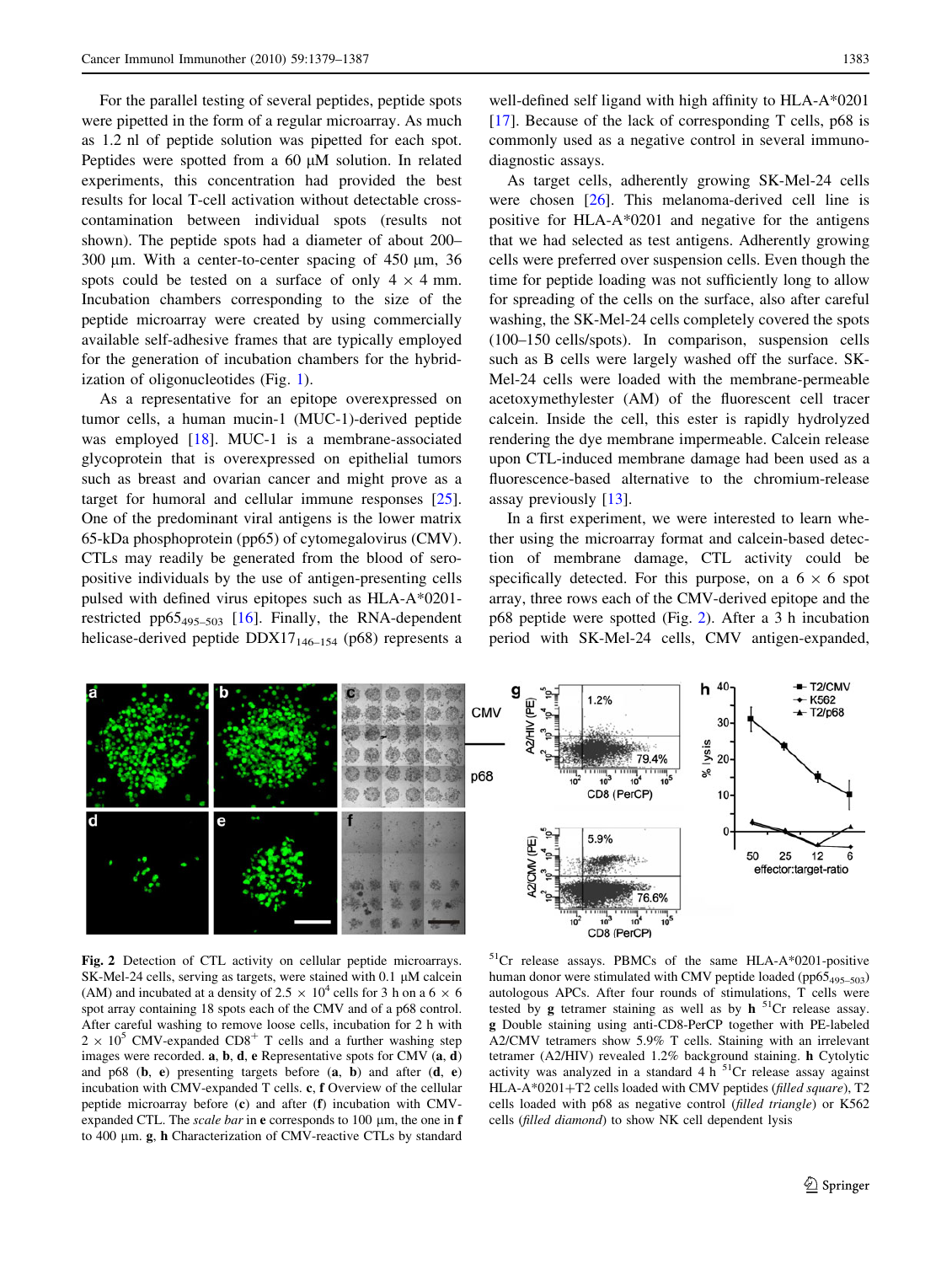<span id="page-5-0"></span> $CD8<sup>+</sup>$ -sorted T cells with a fraction of antigen-specific cells of 6%, corresponding to 25% antigen-specific killing in a  ${}^{51}$ Cr release assay, were added. The efficiency of antigen presentation and T-cell activation was time dependent. A maximum was reached after 2–3 h (data not shown).

T cells were added at a density of  $2 \times 10^5$  cells on a  $6 \times 6$  cellular peptide microarray. This relatively high density enhanced the chances of an encounter of antigenspecific T cells with target cells on a cellular peptide spot displaying its specific antigen. After 2 h and a brief washing of the array, inspection by fluorescence and transmission light microscopy revealed a complete loss of targets on all CMV spots. In contrast, on the p68 spots, a major part of the cells and of the fluorescence was still left. This result demonstrates that on the hydrogel-coated slide, the peptides were present in a form competent for binding to MHC molecules. Though one may assume that a significant part of the peptides had been released into the medium, on the spot cells were exposed to a depot of the peptide at a higher active concentration. If peptides had been released into the medium before binding to the MHC molecules, cytolytic activity would not be confined to the spots bearing the CMV epitope. A parallel negative control of targets on a peptide array without T cells was used as control for cell loss over time. As much as 20% of cells were lost in a 2-h incubation period. Moreover, we were concerned by a possible influence of the calcein stain on cytolytic activity. A reduction in cytolytic activity was observed when target cells were incubated with the dye at a concentration of 1  $\mu$ M. At a concentration of 0.1  $\mu$ M, no such effect could be detected (not shown).

## Time dependence of cytolytic activity

Next, we were interested to follow the cytolytic activity over time. Furthermore, we were interested in comparing quantitatively the lysis of cells on epitopes recognized by CTLs and controls. Thus, three rows of the CMV-derived and the p68-derived epitopes were spotted followed by incubation with calcein-loaded targets for peptide presentation. Then CTLs were added and the microarrays imaged over time (Fig. 3). For the CMV spots, there was a dispersion of cells already after 30 min. At 2 h after addition of CTLs, cells were completely dispersed. For the p68 controls, only 3 out of 18 spots had lost a major part of their cells. A brief washing of the array removed nearly all cells from the CMV spots. In contrast, for the p68 spots, except for three, the cell layers were still present.

The quantitative analysis of cell death proceeded on the basis of calcein fluorescence. Three parameters were considered: The spot size (cells on the spot), the total intensity of all cells of a spot and the cell count per spot relative to the respective original value. For both, the CMV spot as well as the p68 controls, the average of all three values decreased over time (Fig. 3h, j, l). However, for the CMV



Fig. 3 Time course of cytolytic activity of CMV-expanded  $CD8<sup>+</sup>$  T cells on a cellular peptide microarray. a–e Time series of the cytolytic activity of CMV-expanded T cells against calcein-loaded SK-Mel-24 cells incubated on CMV and p68 peptide spots for 3 h. The array was scanned at the indicated time points and after a final washing step. The *scale bar* corresponds to 500 µm. **f**-I Quantification of cytotoxic

activity; f averages of all spots after 2 h and washing. Error bars correspond to the standard deviations of all spots. Significance was determined by a paired Student's t test. g–l Time course of (g, h) spot size,  $(i, j)$  spot intensity and  $(k, l)$  cell numbers per spot relative to the initial value for or each individual spot  $(g, i, k)$  and the average of all spots  $(h, j, l)$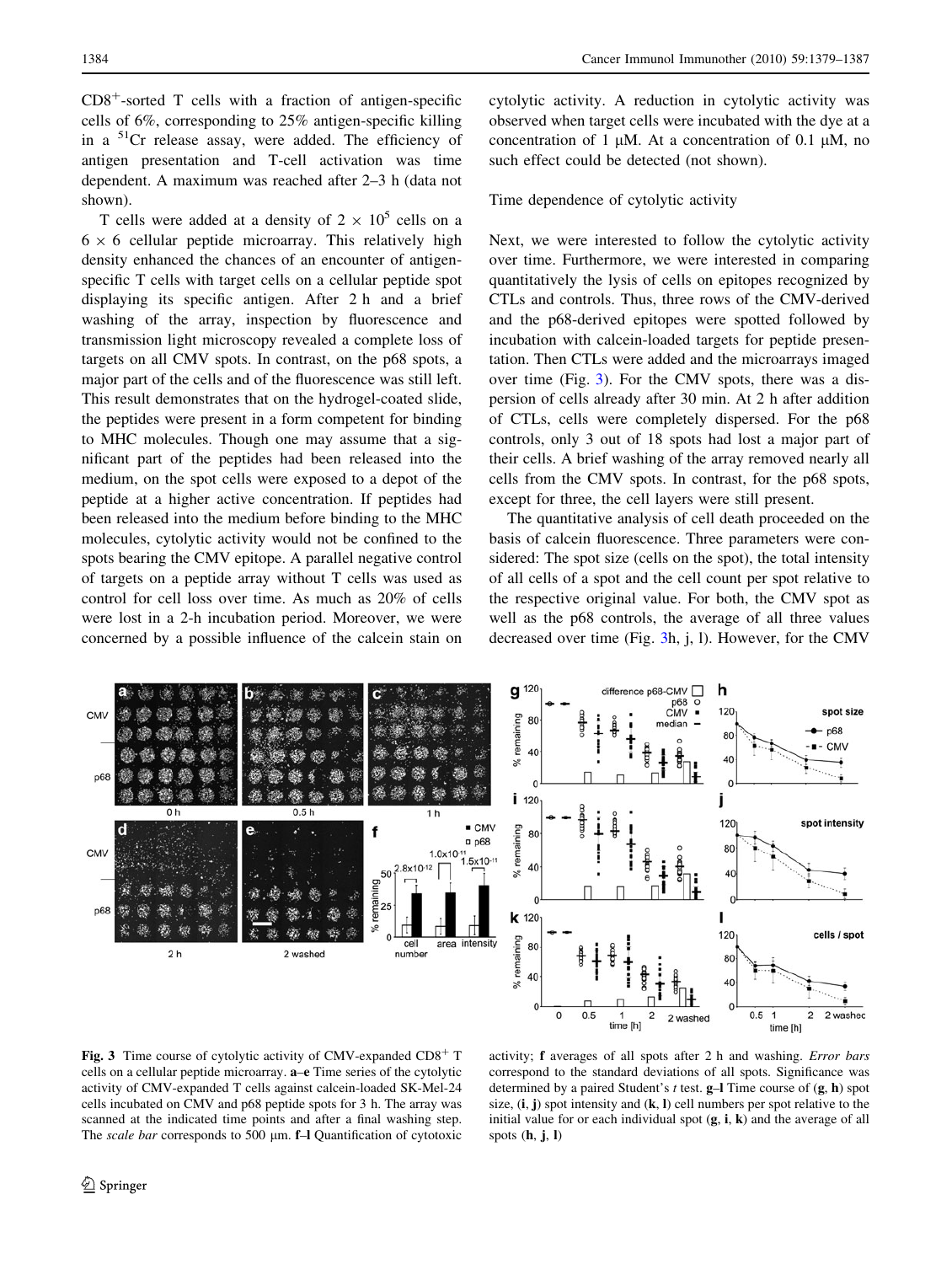

Fig. 4 Parallel detection of different CTL activities on a cellular peptide microarray. CMV and MUC-1-expanded  $CD8<sup>+</sup>$  T cells were added to SK-Mel-24 cells that had been incubated on a microarray containing three CMV- (squares) and MUC-1 (circles) peptide spots surrounded by spots of p68 control peptide for 3 h. Images of the array before (a) and after (b) 2 h incubation including washing with  $2 \times 10^5$  CMV-expanded T cells. c, d Fluorescence intensities of spots on arrays incubated (c) with  $2 \times 10^5$  CMV-expanded cells (5%) tetramer positive cells, 10,000 cells), and (d) a mixture of  $1 \times$  $10^5$  CMV- and  $1 \times 10^5$  MUC-1-expanded CTL (2.5 and 0.5% tetramer positive T cells (corresponding to 5,000 and 1,000 antigen-

spot, this decrease was stronger than for p68. In this case, the loss of signal from p68 spots was very likely due to some higher background killing by the CTL, as indicated by a standard  ${}^{51}Cr$  release assay (Fig. 4f). For all three parameters, there was a constant difference over the time course of the experiment. When instead of the averages the values for individual spots were considered (Fig. [3](#page-5-0)g, i, k), it was apparent that for CMV the individual values varied much stronger than for the control peptide. For the control, there was a homogenous decrease for all three parameters over the time course of the experiment. The increased variation of the CMV spots was due to the fact that for some of the spots, detached cells were still present above the spot area. After washing, the values for the CMV and p68 spots clearly differed from one another. For only 7 out of 36 spots did the tested parameters overlap. All three parameters performed comparably well, with the straightforward assessment of total spot intensity yielding a slightly better separation of control versus epitope than the other two parameters.

# Simultaneous detection of T-cell epitopes

After having established a quantitative protocol for the detection of cytolytic activity using the peptide microarrays, finally, we were interested to simultaneously detect different CTL activities and evaluate the detection limit.

specific  $T$  cells, respectively).  $P$  values were determined by a paired Student's t test. e, f Characterization of CMV- and MUC-1-reactive CTLs by standard 51Cr release assays. PBMCs of an HLA-A\*02 positive human donor were stimulated with either (e) MUC-1-peptide (M1.2mod) or (f) CMV peptide (pp65<sub>495-503</sub>) loaded to autologous APCs. After three rounds of stimulations, T cells were tested in a standard 4 h <sup>51</sup>Cr-release assay against HLA-A\*0201-positive T2 cells loaded with the respective antigenic peptides (filled square), T2 cells loaded with p68 as negative control (filled triangle) or K562 cells (filled diamond) to show NK cell-dependent lysis

Next to the CMV epitope, a breast cancer-associated MUC-1 epitope was included on the array (Fig. 4). In this case, instead of splitting the whole array into two different areas, the epitope spots were distributed over the whole array. In this way, we further addressed whether specific killing remained restricted to the epitope spots. In each case, the arrays were incubated with  $2 \times 10^5 \text{ CD8}^+ \text{ T}$  cells. If only CMV-expanded CTL were present at a frequency of 5%, corresponding to 10,000 cells, killing was restricted to targets seeded on CMV spots. In contrast, as soon as MUC-1-specific CTL were added, killing was also observed for cells on MUC-1 spots. Specific killing was observed for as little as 0.5% epitope-specific CTL, as quantified by tetramer staining. It is noticeable that the presence of MUC-1 expanded cells led to more variation of remaining cells on the p68 spots. This observation may be explained by the fact that also in the standard  ${}^{51}Cr$  release assay, the MUC-1-expanded CTL showed more unspecific killing of p68 loaded cells than the CMV-expanded cells.

# Discussion

Our results demonstrate a full reconstitution of antigen presentation, recognition and cytolytic activity in a microarray-based format that only requires about 6 h for the total protocol and operates with an unprecedented low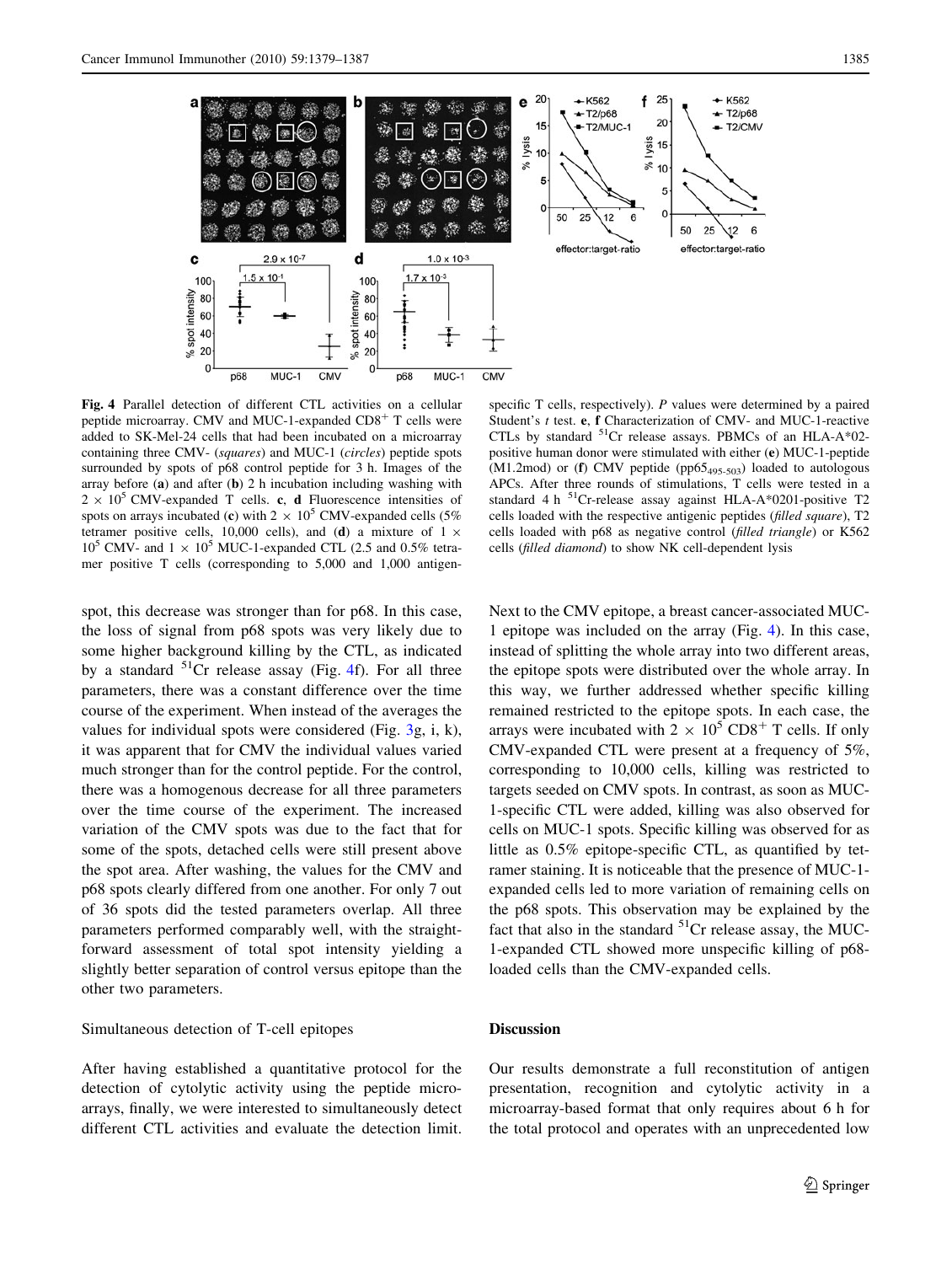<span id="page-7-0"></span>number of cells. The simultaneous detection of two different T-cell activities illustrates that induction of antigen presentation and killing was not a serendipitous finding for the CMV peptide, but instead a principle that readily applies to other MHC class I-restricted epitopes.

On first sight, the use of peptides instead of peptide– MHC complexes as demonstrated in prior approaches [\[10](#page-8-0)– [12](#page-8-0)] may be considered an enormous increase in the complexity of the assay. Using peptide microarrays, peptide uptake and presentation also have to occur on the array. This initial step requires the incubation of the array with target cells prior to the application of T cells. Due to the absence of physical boundaries between individual peptide spots, cross-contamination during antigen uptake therefore has to be considered. For RNA and small molecules, a localized transfer of molecules onto cells had been shown [\[27](#page-8-0), [28](#page-8-0)]. However, for peptides such an application has not been published. The chemical stability and ease of synthesis of large collections of synthetic peptides [[29\]](#page-8-0) in comparison to the generation of MHC–peptide complexes constitutes a major advancement over published microarray-based strategies for the monitoring of T-cell activities.

Moreover, with respect to the monitoring of CTL responses, the detection of the actual cytolytic activity should be preferred over the detection of cytokines as surrogate markers. In pathologic situations such as chronic viral infection or cancer, many CTL, in spite of expressing cytokines, lack cytolytic activity [\[30–32](#page-8-0)]. Using a viral and a tumor-derived HLA-A\*0201-restricted epitope, the killing by antigen-expanded CTL was directly visualized on the array.

By performing standard  $5^{1}$ Cr release assays on the same T-cell populations that were used for the microarray experiments, we confirmed that killing was MHC class I and peptide restricted. No killing was observed for K562 cells confirming the absence of NK cell-mediated lysis. In addition, we would like to point out that due to the presence of cells presenting specific and control epitopes side by side, the microarray-based format inherently controls for the restriction of killing for specific MHC–peptide complexes.

Currently, we foresee the major application of the peptide microarrays in epitope identification. In comparison to the identification of T-cell frequencies in patient samples, in epitope identification constraints on detection sensitivity are less severe. Still, these assays will benefit enormously from approaches that require rather little expansion of T cells from patient isolates and enable the acquisition of T-cell response profiles by parallel testing of several epitopes.

Nowadays, candidate tumor antigen-derived peptides for cancer vaccination may be predicted by computational algorithms [[33\]](#page-8-0) or by sequencing of naturally presented peptides eluted from HLAs of tumor tissues [[34\]](#page-8-0). In addition, epitope mapping of cancer and pathogen-associated proteins is a commonly employed method for the identification of relevant CTL epitopes [\[35,](#page-8-0) [36\]](#page-8-0). All methods critically depend on the methods for a functional validation of CTL activity. In the development of cancer vaccines, a direct testing of cytolytic activity, as provided by our arrays, represents the most relevant readout.

In summary, our peptide microarray-based approach implements the whole process of antigen presentation and recognition in a peptide microarray format. Currently, with respect to sensitivity, ELIspot remains the gold standard with a sensitivity of 1:50,000 to 1:100,000. However, this assay does not enable a detection of cytolytic activity. To our knowledge, there is currently no method that can functionally detect cytolytic activity with fewer cells than our microarrays. For the characterization of candidate epitopes for peptide-based cancer vaccines and ultimately also for monitoring of vaccination success in CTL from patients, our microarray-based method therefore enables functional studies that were not possible before.

Acknowledgments The authors gratefully acknowledge the financial support from the Deutsche Forschungsgemeinschaft (SFB510 to R. B. and K.-H. W., Graduiertenkolleg 794 to A. H. and A.-C. B., GU511/2-1 to B. G.) and the Volkswagen Foundation (I/77 472 to R. B.).

Open Access This article is distributed under the terms of the Creative Commons Attribution Noncommercial License which permits any noncommercial use, distribution, and reproduction in any medium, provided the original author(s) and source are credited.

#### References

- 1. Coulie PG, van der Bruggen P (2003) T-cell responses of vaccinated cancer patients. Curr Opin Immunol 15:131–137
- 2. Gouttefangeas C, Stenzl A, Stevanovic S et al (2007) Immunotherapy of renal cell carcinoma. Cancer Immunol Immunother 56:117–128
- 3. Tacken PJ, de Vries IJ, Torensma R et al (2007) Dendritic-cell immunotherapy: from ex vivo loading to in vivo targeting. Nat Rev Immunol 7:790–802
- 4. Srivastava PK (2006) Therapeutic cancer vaccines. Curr Opin Immunol 18:201–205
- 5. Keilholz U, Martus P, Scheibenbogen C (2006) Immune monitoring of T-cell responses in cancer vaccine development. Clin Cancer Res 12:2346s–2352s
- 6. Czerkinsky C, Andersson G, Ekre HP et al (1988) Reverse ELISPOT assay for clonal analysis of cytokine production. I. Enumeration of gamma-interferon-secreting cells. J Immunol Methods 110:29–36
- 7. Jung T, Schauer U, Heusser C et al (1993) Detection of intracellular cytokines by flow cytometry. J Immunol Methods 159:197–207
- 8. Kammula US, Marincola FM, Rosenberg SA (2000) Real-time quantitative polymerase chain reaction assessment of immune reactivity in melanoma patients after tumor peptide vaccination. J Natl Cancer Inst 92:1336–1344